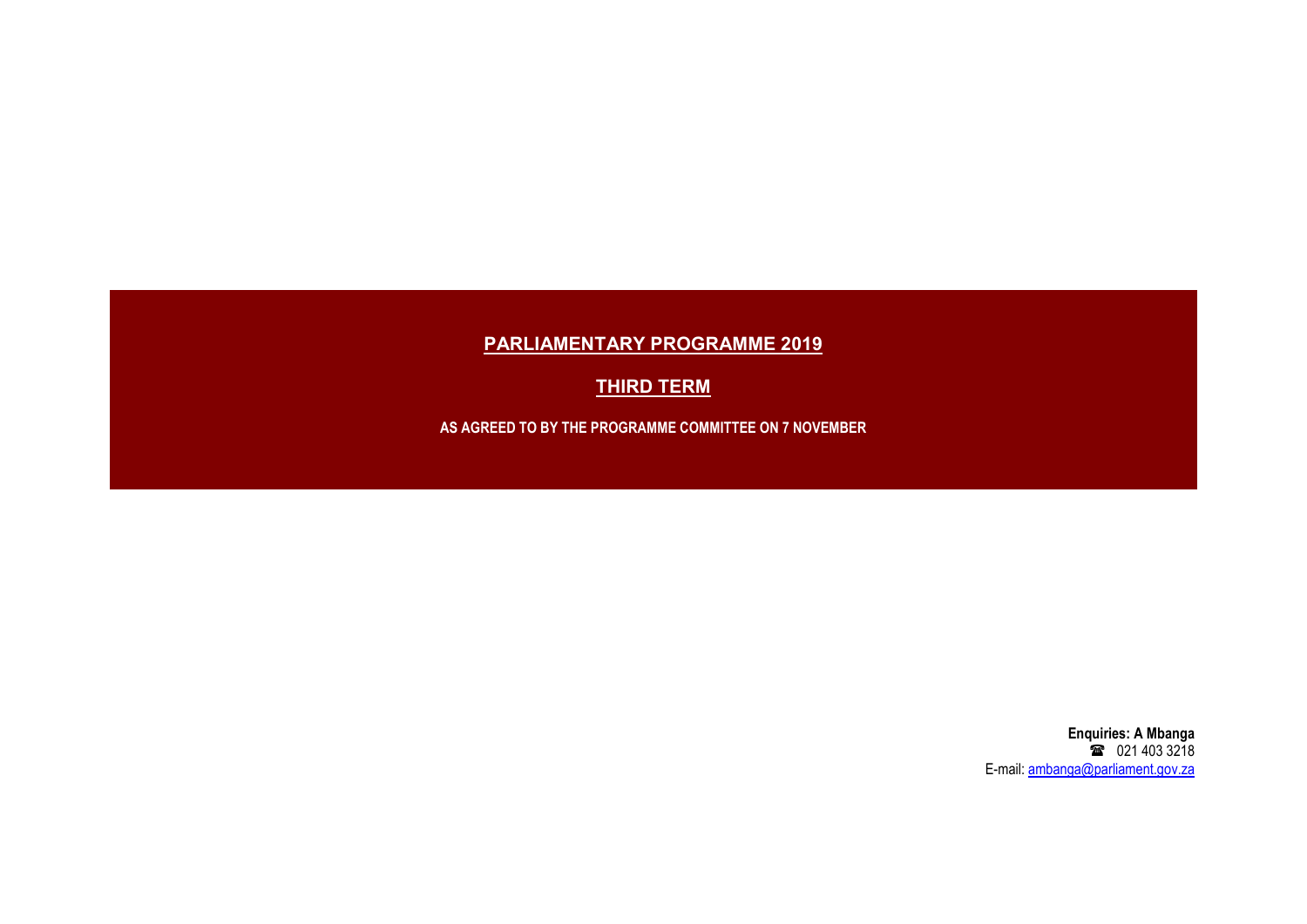## 6 TH PARLIAMENTARY PROGRAMME FRAMEWORK FOR 2019 (As agreed to by the Joint Programme Committee on 11 July)

| FIRST TERM 2019                                                                                                                                  |                                                                         | $(A \cup B)$ and the state $B$ and $B$ and $B$ and $B$ and $B$ and $B$ and $B$ and $B$ are $B$ and $B$ are $B$ and $B$ are $B$ and $B$ are $B$ and $B$ are $B$ and $B$ are $B$ and $B$ are $B$ and $B$ are $B$ and $B$ are $B$ and<br><b>SECOND TERM 2019</b> |                             | <b>THIRD TERM 2019</b>                                                                                               |                                               |
|--------------------------------------------------------------------------------------------------------------------------------------------------|-------------------------------------------------------------------------|---------------------------------------------------------------------------------------------------------------------------------------------------------------------------------------------------------------------------------------------------------------|-----------------------------|----------------------------------------------------------------------------------------------------------------------|-----------------------------------------------|
| 22 May - 2 August (11 Weeks)                                                                                                                     |                                                                         | 20 August - 20 September (5 Weeks)                                                                                                                                                                                                                            |                             | 8 October - 6 December (9 Weeks)                                                                                     |                                               |
| (Registration of Members 20 - 21 May)<br>Swearing-in of members (First sitting of NA)<br>NCOP swearing-in of members (First sitting of the NCOP) | 22 May<br>23 May                                                        | <b>NA Plenaries/ Committees</b>                                                                                                                                                                                                                               | 20 August -<br>20 September | <b>NA Committees (BRR Reports)</b>                                                                                   | 8-18 October                                  |
| President's Inauguration<br>Setting up of committees in both Houses                                                                              | 25 May<br>As from 4 June                                                | NA Questions to the President                                                                                                                                                                                                                                 | 22 August                   | <b>NCOP Plenaries/ Committees</b>                                                                                    | 8 October-<br>28 November                     |
| (including meeting of Rules Committee, Joint Programming                                                                                         |                                                                         | NCOP Questions to Cluster 1:<br>Peace and Security                                                                                                                                                                                                            | August                      | NCOP Questions to the President<br>NCOP Questions to Cluster 3: Governance<br>NCOP Questions to Cluster 4: Economics | 10 October (p)<br>October<br>October/November |
| <b>Members Training</b>                                                                                                                          | 11-14 June                                                              | NCOP Questions to the Deputy President                                                                                                                                                                                                                        | August/September            | <b>NCOP Oversight Week</b>                                                                                           | 21 - 25 October                               |
| President's State-of-the-Nation Address (Joint Sitting)<br>Debate on President's State-of-the-nation Address<br>President's reply to the debate  | 20 June<br>25 June<br>26 June                                           | <b>Women's Parliament</b>                                                                                                                                                                                                                                     | 30 August (p)               | <b>NA Questions to Clusters</b>                                                                                      | 23 October - 27<br>November $(p)$             |
| State of the Province Addresses                                                                                                                  | $26$ June $-5$ July                                                     | <b>NCOP Provincial Week</b>                                                                                                                                                                                                                                   | $16 - 20$<br>September      | NA Questions to the President                                                                                        | 31 October                                    |
| NCOP Committees/ Departmental Strategic Plan Briefings/<br>Plenaries (Budget Vote debates)                                                       | $3 - 25$ July                                                           | NCOP Questions to Cluster 2:<br>Social Services                                                                                                                                                                                                               | September                   | <b>NA Plenaries</b>                                                                                                  | 22 October-<br>4 December                     |
| <b>NA Plenaries</b>                                                                                                                              | 27 June &<br>$23 - 25$ July                                             | <b>Constituency Period</b>                                                                                                                                                                                                                                    | 23 September -              | Tabling: 2019 Medium-Term Budget Policy Statement<br>and Adjustments Budget                                          | 30 October                                    |
| <b>NCOP Plenaries</b>                                                                                                                            | $9 - 30$ July                                                           |                                                                                                                                                                                                                                                               | 7 October                   | Revised Fiscal Framework, if applicable<br>Division of Revenue Amendment Bill (If applicable)                        | 13 November<br>20 November                    |
| <b>NA Committees</b>                                                                                                                             | $2 - 5$ July                                                            |                                                                                                                                                                                                                                                               |                             | Decision on Adjustments Appropriation Bill by NA                                                                     | 4 December                                    |
| <b>NA Budget Vote debates</b><br>Debate on Vote 2: Parliament                                                                                    | $9 - 17$ July<br>July                                                   |                                                                                                                                                                                                                                                               |                             | Decision on Adjustments Appropriation Bill by NCOP November                                                          |                                               |
| Debate on Vote 1: The Presidency (followed by<br>Reply)                                                                                          | July                                                                    |                                                                                                                                                                                                                                                               |                             | Joint Programme Committee meeting                                                                                    | November                                      |
| Decision on Appropriation Bill by NA                                                                                                             | July                                                                    |                                                                                                                                                                                                                                                               |                             | NCOP Report Back Session - Taking Parliament to the People:<br>Gauteng                                               | $18 - 22$ November (p)                        |
| Decision on Appropriation Bill by NCOP                                                                                                           | 30 July                                                                 |                                                                                                                                                                                                                                                               |                             | <b>NA Committees</b>                                                                                                 | 3-6 December                                  |
| Leave Period (NA)<br><b>Constituency Period (NA)</b><br>Leave Period (NCOP)<br>Constituency Period (NCOP)                                        | 29 July - 2 August<br>5-19 August<br>$5 - 8$ August<br>$12 - 19$ August |                                                                                                                                                                                                                                                               |                             | <b>Constituency Period</b><br><b>Leave Period</b>                                                                    | 9-13 December<br>17 December-<br>January 2020 |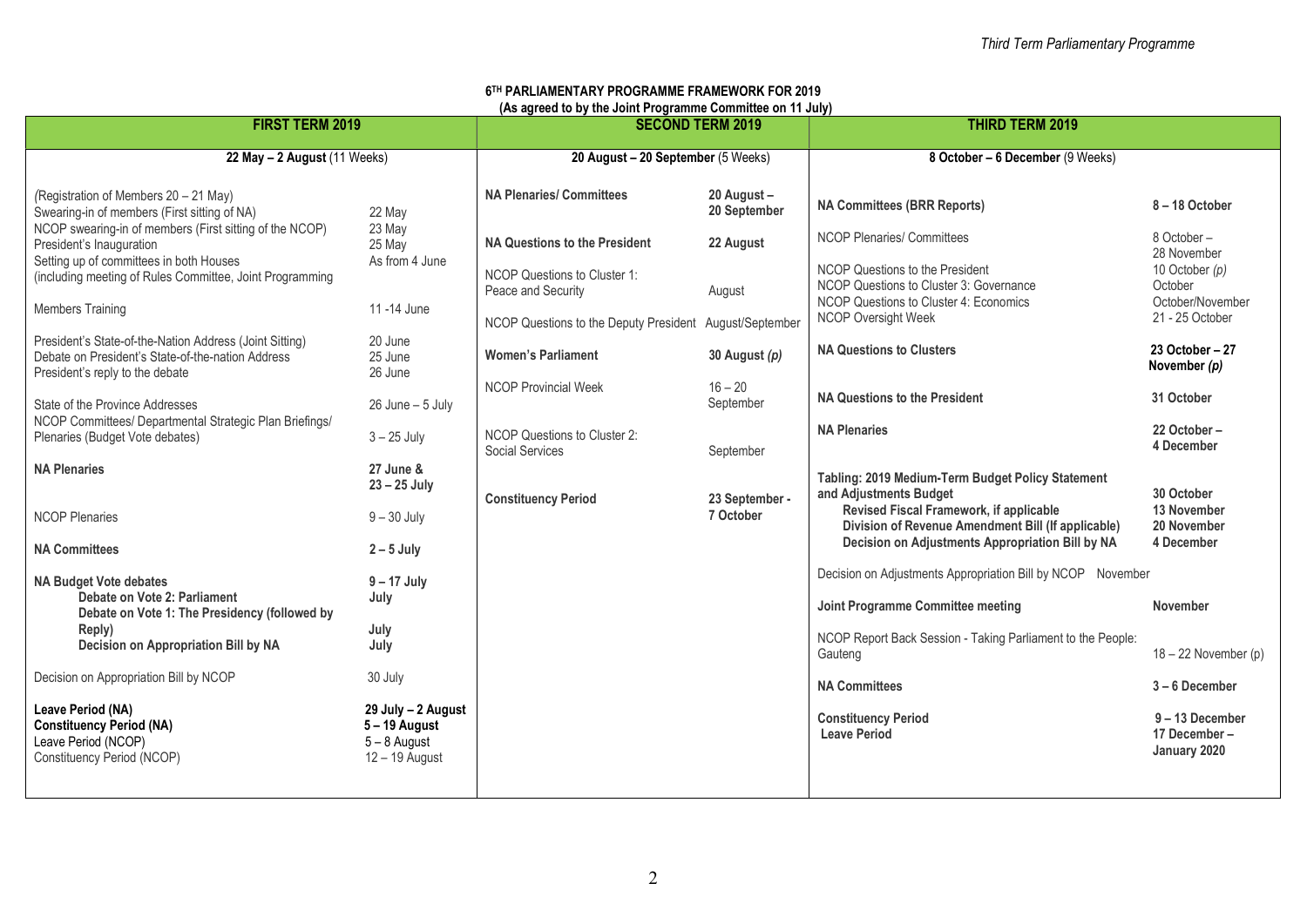| <b>CLUSTER 1 - Peace and</b><br><b>Security</b>                                                                                                                                                                                                                                       | <b>CLUSTER 2 - Social Services</b>                                                                                                                                                                | <b>CLUSTER 3 - Governance</b>                                                                                                                                                                                                                                                                  | <b>CLUSTER 4 - Economics</b>                                                                                                                                                                                                                                                                                                                | <b>CLUSTER 5-</b><br><b>Economics</b>                                                                                                                              |
|---------------------------------------------------------------------------------------------------------------------------------------------------------------------------------------------------------------------------------------------------------------------------------------|---------------------------------------------------------------------------------------------------------------------------------------------------------------------------------------------------|------------------------------------------------------------------------------------------------------------------------------------------------------------------------------------------------------------------------------------------------------------------------------------------------|---------------------------------------------------------------------------------------------------------------------------------------------------------------------------------------------------------------------------------------------------------------------------------------------------------------------------------------------|--------------------------------------------------------------------------------------------------------------------------------------------------------------------|
| Defence and<br>$\bullet$<br>Military<br>Veterans<br><b>Home Affairs</b><br>$\bullet$<br>International<br>$\bullet$<br><b>Relations and</b><br>Cooperation<br>Justice and<br>$\bullet$<br>Correctional<br><b>Services</b><br>Police<br>$\bullet$<br><b>State Security</b><br>$\bullet$ | <b>Basic Education</b><br>Health<br>Higher<br>Education,<br>Science and<br>Technology<br>Human<br>Settlements,<br>Water and<br>Sanitation<br>Social<br>Development<br>Sports, Arts and<br>Culture | Cooperative<br>$\bullet$<br>Governance and<br>Traditional<br><b>Affairs</b><br>Minister in the<br>$\bullet$<br>Presidency<br>Minister in the<br>$\bullet$<br>Presidency for<br>Women, Youth<br>and Persons<br>with Disabilities<br><b>Public Service</b><br>$\bullet$<br>and<br>Administration | Agriculture, Land<br>$\bullet$<br><b>Reform and Rural</b><br>Development<br>Communications,<br>$\bullet$<br>Telecommunications<br>and Postal Services<br>Employment and<br>$\bullet$<br>Labour<br><b>Environment, Forestry</b><br>$\bullet$<br>and Fisheries<br>Finance<br>$\bullet$<br><b>Mineral Resources and</b><br>$\bullet$<br>Energy | • Public Enterprises<br>• Public Works and<br>Infrastructure<br><b>Small Business</b><br>Development<br>Tourism<br>$\bullet$<br>Trade and<br>Industry<br>Transport |

CLUSTERING OF MINISTRIES: A GUIDE FOR QUESTIONS FOR ORAL & WRITTEN REPLY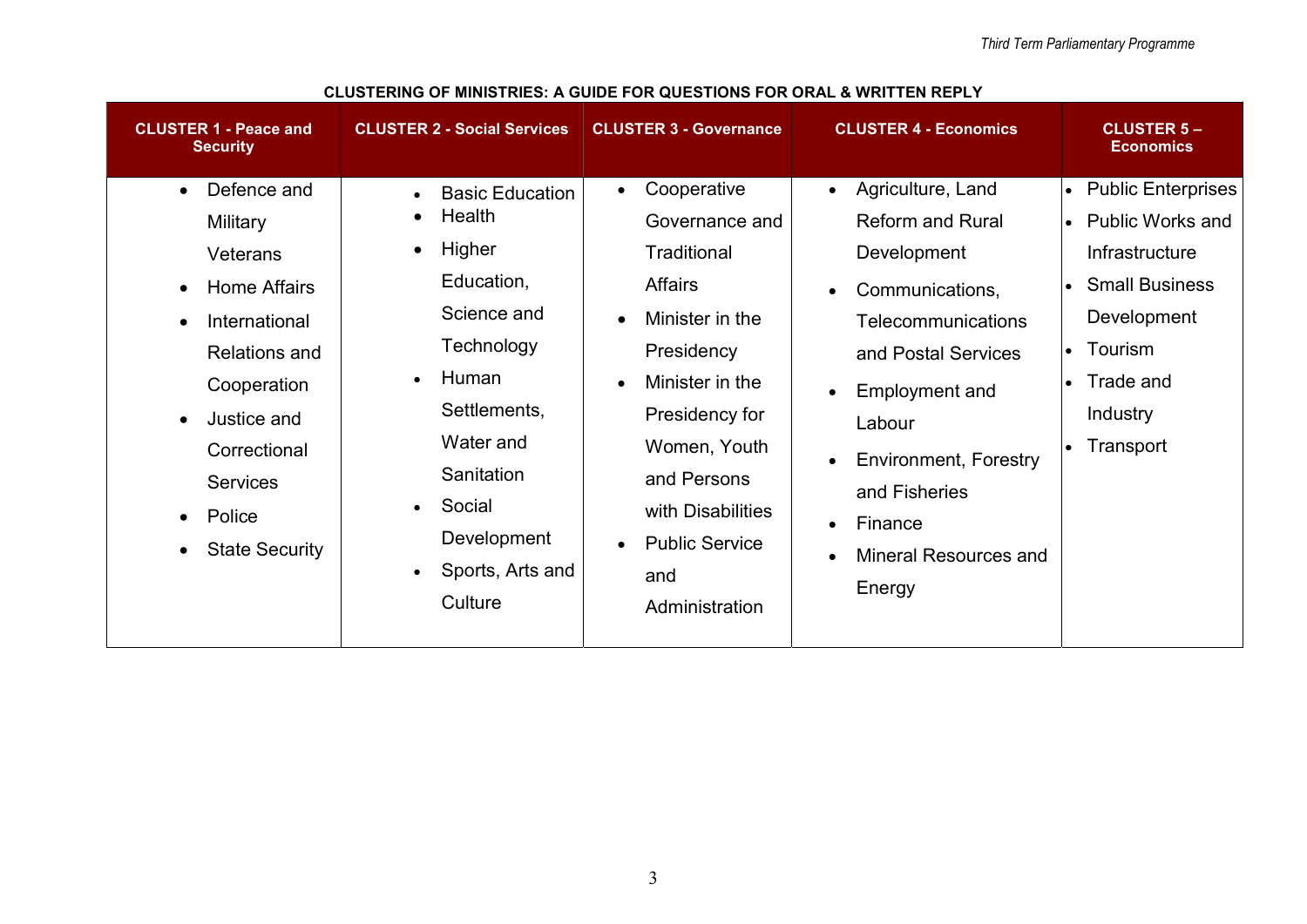## FORTHCOMING EVENTS:

SADC PF Executive Committee: 6 - 7 November in JOHANNESBURG

IPU & PAP African Regional Parliamentary Conference: 11 - 13 November in MIDRAND

United Nations XIV Internet Governance Forum (IGF) - German Bundestag: 29 November in GERMANY

25th Session of the Conference of Parties (COP25) to the UN Framework Convention on Climate Change: 2 - 13 December in CHILE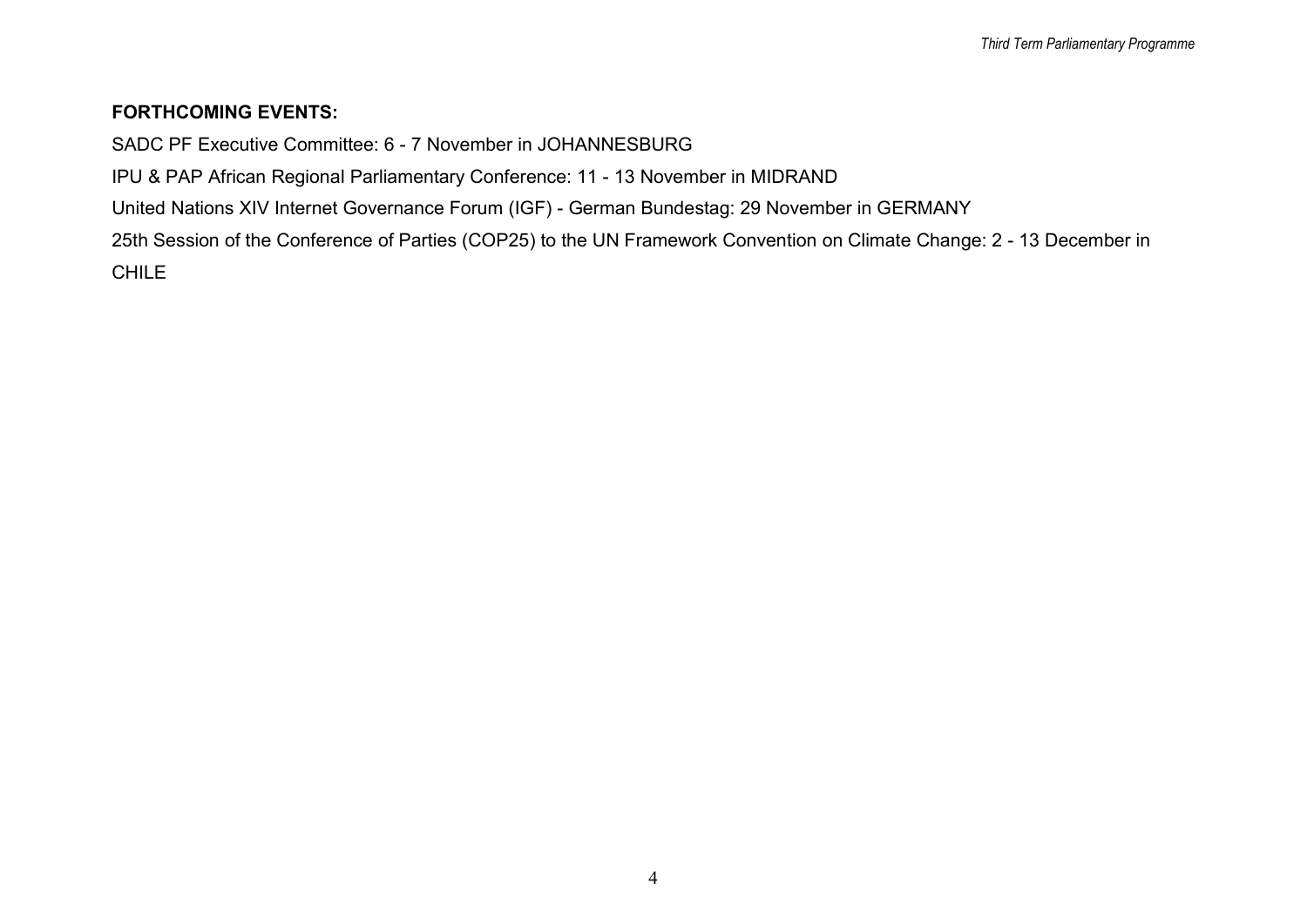| <b>NATIONAL ASSEMBLY</b>                                                    | <b>NATIONAL COUNCIL OF PROVINCES</b>                 |  |  |
|-----------------------------------------------------------------------------|------------------------------------------------------|--|--|
| <b>MONDAY, 11 NOVEMBER</b>                                                  | <b>MONDAY, 11 NOVEMBER</b>                           |  |  |
| <b>CONSTITUENCY DAY</b>                                                     | <b>CONSTITUENCY DAY</b>                              |  |  |
| <b>TUESDAY, 12 NOVEMBER</b>                                                 | <b>TUESDAY, 12 NOVEMBER</b>                          |  |  |
| 09:00 - 13:00 Committees                                                    | $08:30 - 09:30$<br>Committee of Chairpersons meeting |  |  |
|                                                                             |                                                      |  |  |
| $14:00 - \pm 20:00$<br><b>PLENARY</b>                                       | <b>PLENARY</b><br>14:00                              |  |  |
| Tributes to the Springbok Rugby Team (54)<br>1.                             | Questions: Cluster 4D - Economics                    |  |  |
| 2.<br>Draft resolution (Mr J S Malema): Condolences for former President of | <b>Public Enterprises</b><br>Finance                 |  |  |
| Zimbabwe Robert Mugabe (61)                                                 | <b>Small Business Development</b>                    |  |  |
| Consideration of Budgetary Review and Recommendation Report of<br>3.        |                                                      |  |  |
| PC on Employment and Labour (ATC, 25 October 2019, p 3)                     |                                                      |  |  |
| Consideration of Budgetary Review and Recommendation Report of<br>4.        |                                                      |  |  |
| PC on Home Affairs (ATC, 25 October 2019, p 51)                             |                                                      |  |  |
| Consideration of Budgetary Review and Recommendation Report of<br>5.        |                                                      |  |  |
| PC on Communications (ATC, 25 October 2019, p 106)                          |                                                      |  |  |
| 6.<br>Consideration of Budgetary Review and Recommendation Report of        |                                                      |  |  |
| PC on Transport (ATC, 25 October 2019, p 162)                               |                                                      |  |  |
| Consideration of Budgetary Review and Recommendation Report of PC<br>7.     |                                                      |  |  |
| on Health (ATC, 28 October 2019, p 3)                                       |                                                      |  |  |
| Decision of Question on approval by Parliament of Convention<br>8.          |                                                      |  |  |
| establishing the Square Kilometre Array (SKA) Observatory in                |                                                      |  |  |
| terms of section 231(2) of Constitution, 1996 (Report of PC on Higher       |                                                      |  |  |
| Education, Science and Technology, see ATC, 8 October 2019, p 3)            |                                                      |  |  |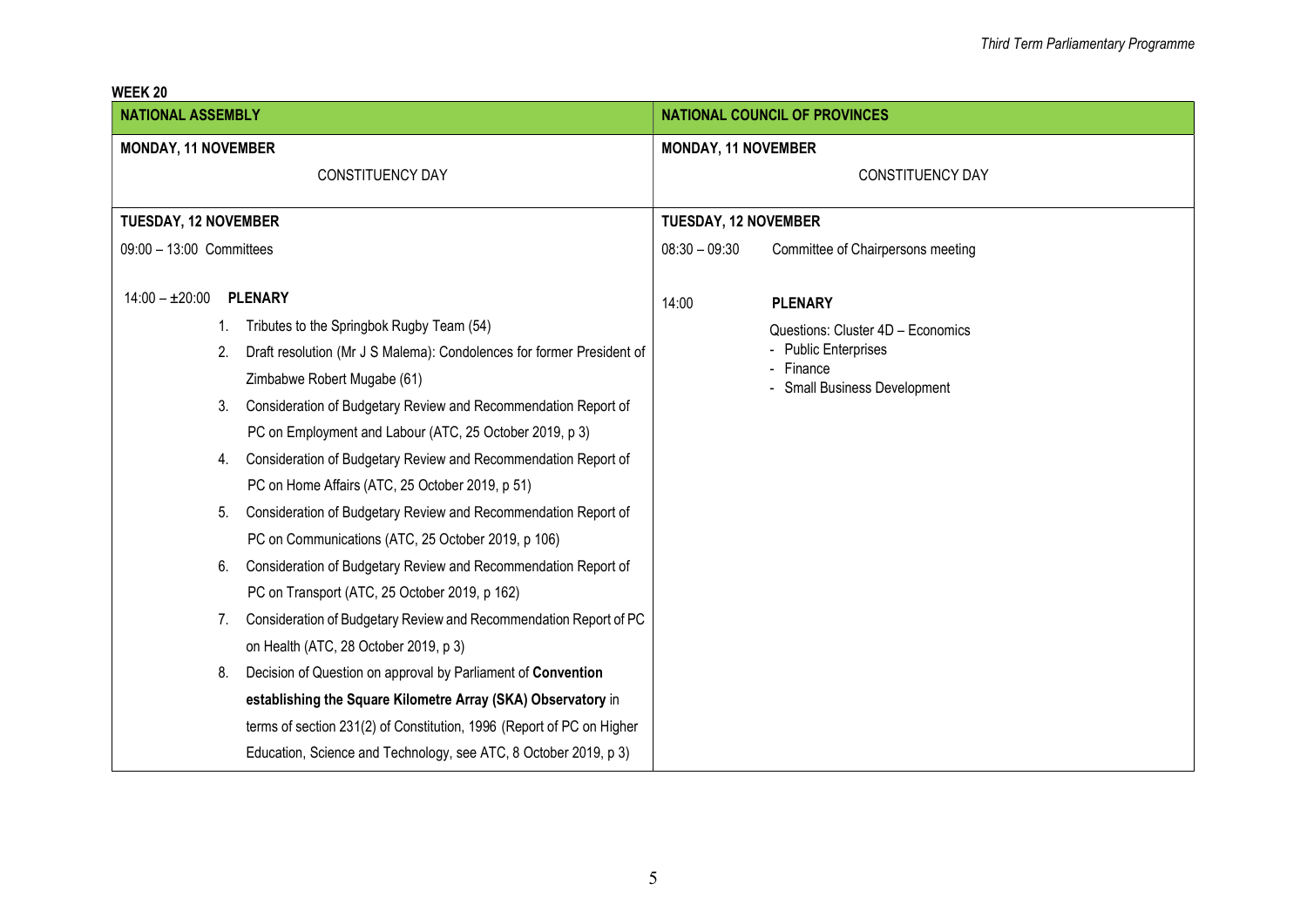| 9.                               | Decision of Question on Report of PC on Tourism on Consultative      |                               |                                                                                                                        |
|----------------------------------|----------------------------------------------------------------------|-------------------------------|------------------------------------------------------------------------------------------------------------------------|
|                                  | Workshop on Tourist Safety and Security in South Africa (ATC, 18     |                               |                                                                                                                        |
|                                  | September 2019, p 5)                                                 |                               |                                                                                                                        |
|                                  | 10. Decision of Question on Report of PC on Public Works and         |                               |                                                                                                                        |
|                                  | Infrastructure on Oversight visit to Gauteng (ATC, 16 September      |                               |                                                                                                                        |
|                                  | 2019, p 6)                                                           |                               |                                                                                                                        |
|                                  | 11. Motions without notice                                           |                               |                                                                                                                        |
|                                  | 12. Members' statements (40)                                         |                               |                                                                                                                        |
|                                  | 13. Notices of motion                                                |                               |                                                                                                                        |
|                                  |                                                                      |                               |                                                                                                                        |
| <b>Study Groups</b>              |                                                                      |                               |                                                                                                                        |
| <b>WEDNESDAY, 13 NOVEMBER</b>    |                                                                      | <b>WEDNESDAY, 13 NOVEMBER</b> |                                                                                                                        |
| 09:00 - 13:00 Committees         |                                                                      | $08:30 - 10:00$               | Provincial Whips Forum (Closed meeting)                                                                                |
|                                  | 10:00 - 11:00 Chief Whips' Forum (Closed meeting)                    |                               |                                                                                                                        |
| $15:00 - \pm 20:30$              | <b>PLENARY</b>                                                       | 14:00                         | <b>PLENARY</b>                                                                                                         |
|                                  | 1. Questions for Oral Reply: (180)                                   |                               | 1.<br>Motions                                                                                                          |
| Cluster 1: Peace and Security    |                                                                      |                               | Consideration of the Select Committee on Finance Report on the<br>2.<br>Revised Fiscal Framework and Revenue Proposals |
| 2.                               | Consideration of Report of ST on Finance on Revised Fiscal           |                               |                                                                                                                        |
|                                  | Framework and Revenue Proposals (ATC, November 2019, p) (77)         |                               |                                                                                                                        |
| 3.                               | Subject for discussion (Mr X Ngwezi): South Africa's deepening water |                               |                                                                                                                        |
|                                  | crisis - Challenges and solutions for a water-scarce country (90)    |                               |                                                                                                                        |
|                                  |                                                                      |                               |                                                                                                                        |
| <b>Study Groups</b>              |                                                                      |                               |                                                                                                                        |
| THURSDAY, 14 NOVEMBER            |                                                                      | THURSDAY, 14 NOVEMBER         |                                                                                                                        |
| 08:30 Programme Committee (E249) |                                                                      | $08:30 - 10:00$               | Programming Committee Meeting (S12A)                                                                                   |
| 10:00 CAUCUS                     |                                                                      | $10:00 - 12:30$               | Party Caucuses                                                                                                         |
|                                  | 14:00 - ±16:00 MINI-PLENARY SESSIONS                                 | $13:00 - 14:00$               | <b>Provincial Delegation Meetings</b>                                                                                  |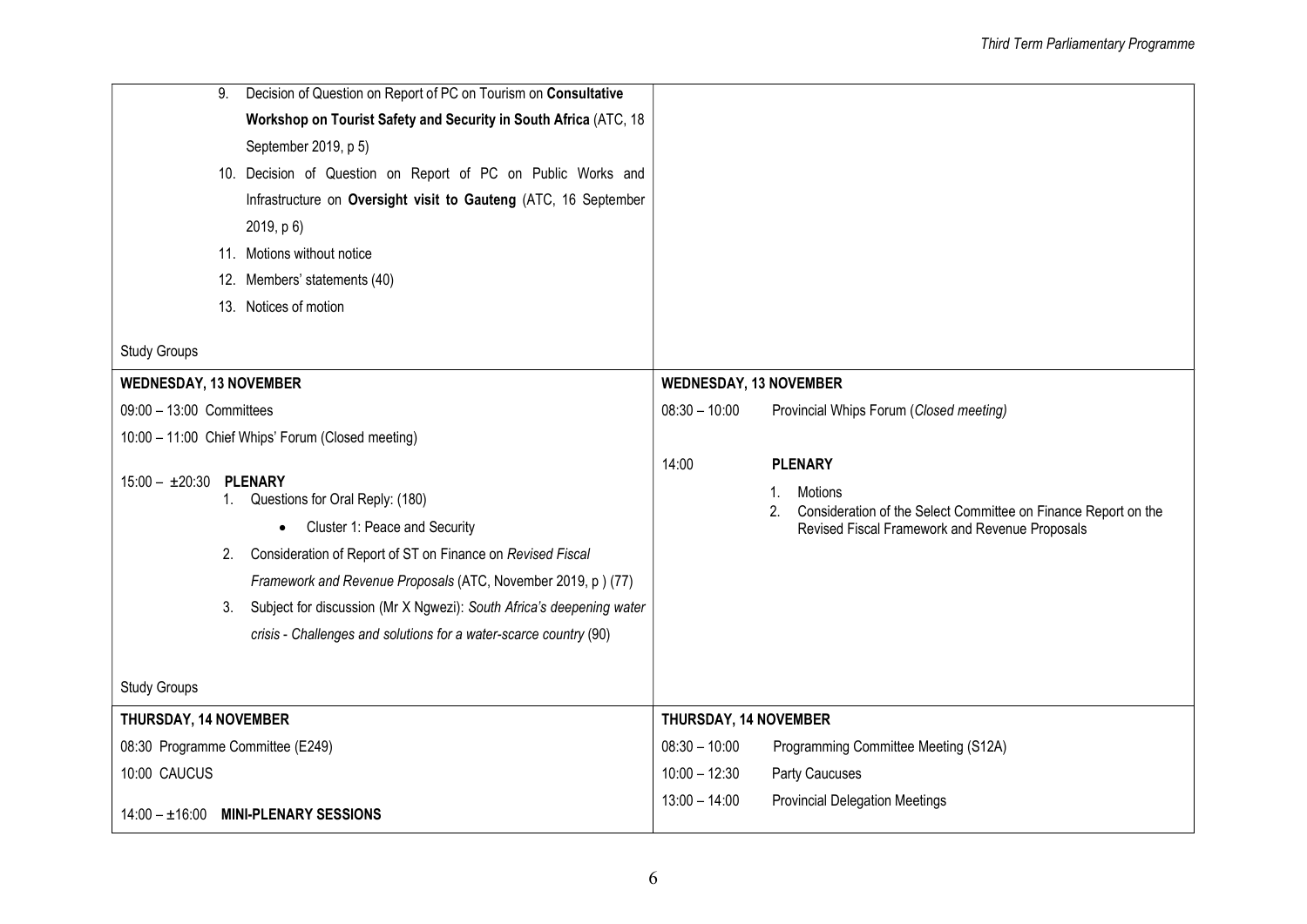|                            | <b>NA Chamber:</b>                                                                                              | Subject for discussion (Dr P J Groenewald): The escalation in violent crimes | 14:00                   | <b>PLENARY (Provisional)</b> |  |
|----------------------------|-----------------------------------------------------------------------------------------------------------------|------------------------------------------------------------------------------|-------------------------|------------------------------|--|
|                            | in South Africa and the government's responsibility to protect its citizens' lives                              |                                                                              |                         | Motions                      |  |
|                            | and their property (90)                                                                                         |                                                                              | 2.<br>3.                | Legislation                  |  |
|                            |                                                                                                                 | Consideration of Report of PC on Tourism on Tourism Day Celebrations and     |                         | Reports                      |  |
|                            |                                                                                                                 | Oversight visit to Howick in KwaZulu -Natal Province (ATC, 4 November        |                         |                              |  |
|                            | 2019, p 3) (49)                                                                                                 |                                                                              |                         |                              |  |
|                            | <b>Old Assembly Chamber:</b><br>Subject for discussion (Rev K R J Meshoe): Combating increasing levels of<br>3. |                                                                              |                         |                              |  |
|                            | violence, drugs and sexual abuse in schools (90)                                                                |                                                                              |                         |                              |  |
| 4.                         | Consideration of Reports of PC on Communications on: (49)                                                       |                                                                              |                         |                              |  |
|                            | 2019/20 1st Quarter Performance and Expenditure<br>$\bullet$                                                    |                                                                              |                         |                              |  |
|                            | Report of Department of Telecommunications and                                                                  |                                                                              |                         |                              |  |
|                            | <b>Postal Services</b>                                                                                          |                                                                              |                         |                              |  |
|                            |                                                                                                                 | 2019/20 1st Quarter Performance and Expenditure                              |                         |                              |  |
|                            | Report of Department of Communications (ATC, 6                                                                  |                                                                              |                         |                              |  |
|                            |                                                                                                                 | November 2019, p 4 - 16)                                                     |                         |                              |  |
|                            |                                                                                                                 |                                                                              |                         |                              |  |
| <b>FRIDAY, 15 NOVEMBER</b> |                                                                                                                 | <b>FRIDAY, 15 NOVEMBER</b>                                                   |                         |                              |  |
| <b>COMMITTEES</b>          |                                                                                                                 |                                                                              | <b>JOINT COMMITTEES</b> |                              |  |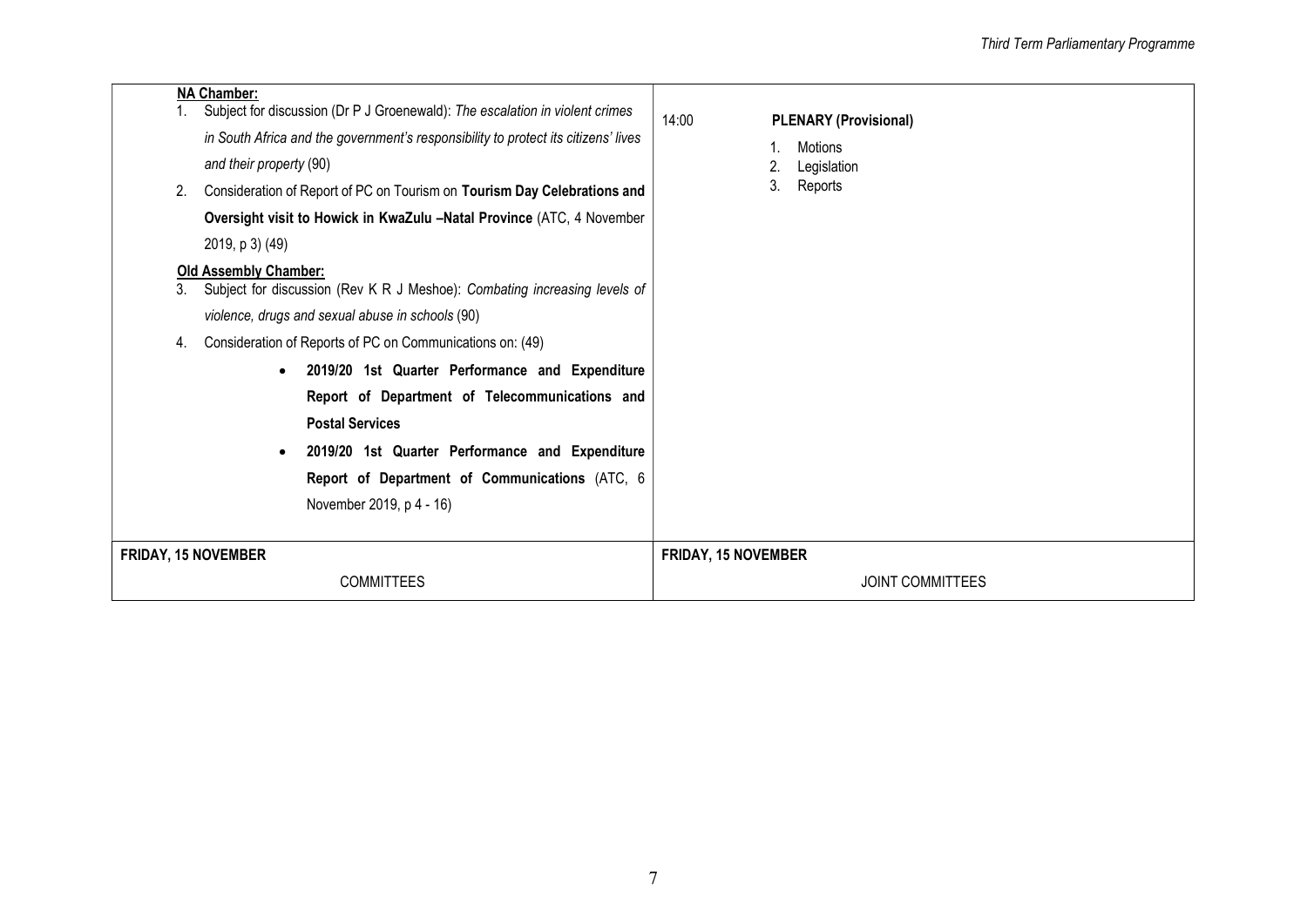|--|

| <b>NATIONAL ASSEMBLY</b>    |    |                                                                   | <b>NATIONAL COUNCIL OF PROVINCES</b> |
|-----------------------------|----|-------------------------------------------------------------------|--------------------------------------|
| <b>MONDAY, 18 NOVEMBER</b>  |    |                                                                   | <b>MONDAY, 18 NOVEMBER</b>           |
|                             |    | CONSTITUENCY DAY                                                  | <b>CONSTITUENCY DAY</b>              |
|                             |    |                                                                   |                                      |
| <b>TUESDAY, 19 NOVEMBER</b> |    |                                                                   | <b>TUESDAY, 19 NOVEMBER</b>          |
| 09:00 - 13:00 Committees    |    |                                                                   | <b>COMMITTEES</b>                    |
| $14:00 -$                   |    | <b>PLENARY</b>                                                    |                                      |
|                             | 1. | Legislation $(p)$                                                 |                                      |
|                             | 2. | Consideration of Budgetary Review and Recommendation Report of PC |                                      |
|                             |    | on Higher Education, Science and Technology on 2018/19 Annual     |                                      |
|                             |    | Report of the Department of Higher Education and Training and     |                                      |
|                             |    | Entities (ATC, 29 October 2019, p 3)                              |                                      |
|                             | 3. | Consideration of Budgetary Review and Recommendation Report of PC |                                      |
|                             |    | on Higher Education, Science and Technology on Performance of the |                                      |
|                             |    | Department of Science and Technology (ATC, 29 October 2019, p     |                                      |
|                             |    | 51)                                                               |                                      |
|                             | 4. | Consideration of Budgetary Review and Recommendation Report of PC |                                      |
|                             |    | on Human Settlements, Water and Sanitation (ATC, 29 October 2019, |                                      |
|                             |    | p77)                                                              |                                      |
|                             | 5. | Consideration of Budgetary Review and Recommendation Reports of   |                                      |
|                             |    | PC on Sports, Arts and Culture on:                                |                                      |
|                             |    | 2018/19 Performance of the Department of Arts and<br>$\bullet$    |                                      |
|                             |    | <b>Culture</b>                                                    |                                      |
|                             |    | 2018/19 Performance of the Department of Sports and<br>$\bullet$  |                                      |
|                             |    | <b>Recreation</b> (ATC, 29 October 2019, p 157 - 180)             |                                      |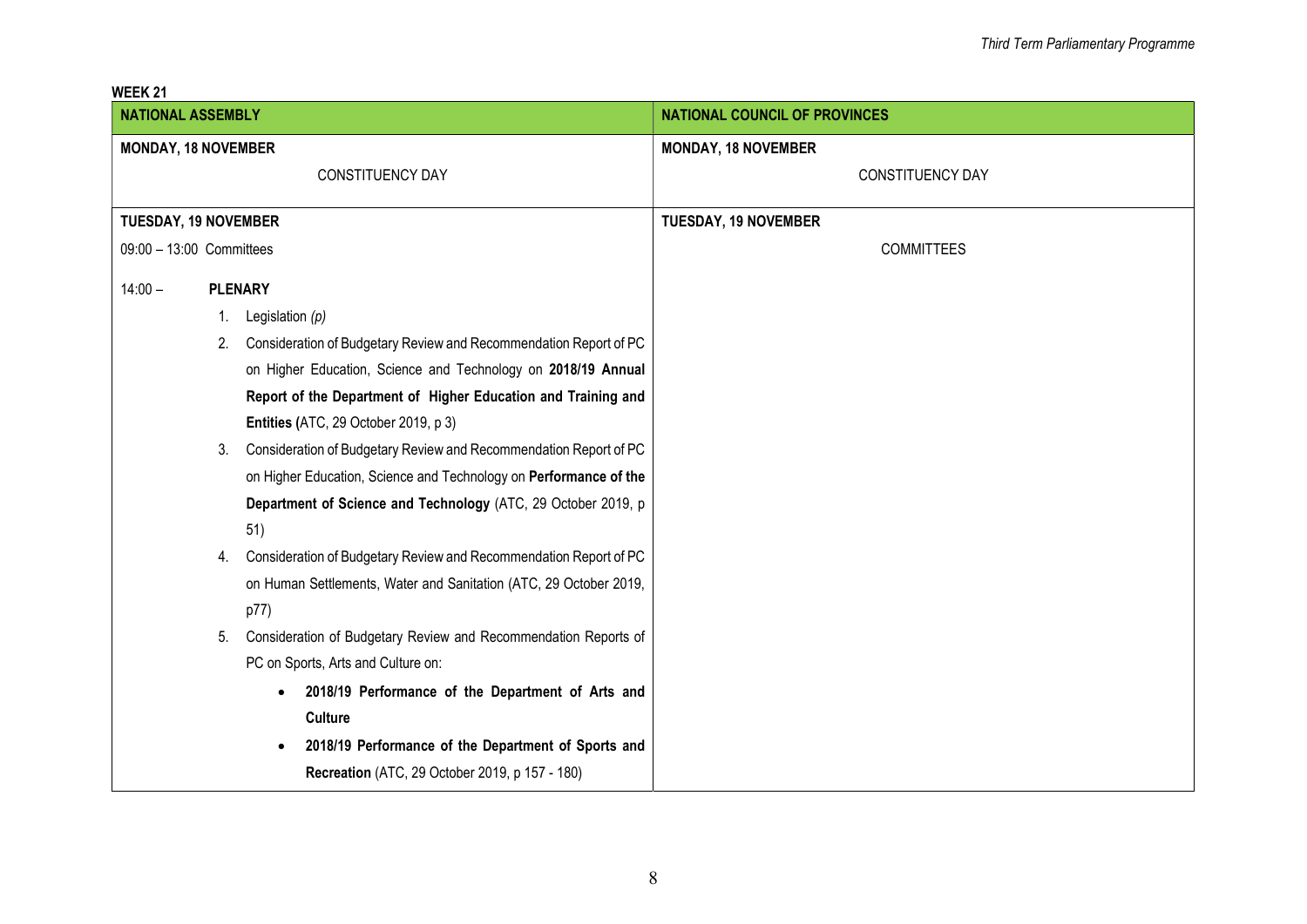| 6.                            | Consideration of Budgetary Review and Recommendation Report of PC    |                               |                                              |
|-------------------------------|----------------------------------------------------------------------|-------------------------------|----------------------------------------------|
|                               | on Environment, Forestry and Fisheries (ATC, 24 October 2019, p 148) |                               |                                              |
|                               | 7. Consideration of Budgetary Review and Recommendation Report of PC |                               |                                              |
|                               | on Justice and Correctional Services on Department of Correctional   |                               |                                              |
|                               | Services (ATC, 29 October 2019, p 134)                               |                               |                                              |
| 8.                            | Consideration of Budgetary Review and Recommendation Report of PC    |                               |                                              |
|                               | on Justice and Correctional Services (ATC, 30 October 2019, p 5)     |                               |                                              |
|                               | 9. Consideration of Budgetary Review and Recommendation Report of PC |                               |                                              |
|                               | on Justice and Correctional Services on Office of the Chief Justice  |                               |                                              |
|                               | and Judicial Administration (ATC, 30 October 2019, p 81)             |                               |                                              |
|                               | 10. Decision of Question on Report of PC on Tourism on Tourism Day   |                               |                                              |
|                               | Celebrations and Oversight visit to Howick in KwaZulu -Natal         |                               |                                              |
|                               | Province (ATC, 4 November 2019, p 3)                                 |                               |                                              |
|                               | 11. Decision of Question on Reports of PC on Communications on:      |                               |                                              |
|                               | 2019/20 1st Quarter Performance and Expenditure<br>$\bullet$         |                               |                                              |
|                               | Report of Department of Telecommunications and                       |                               |                                              |
|                               | <b>Postal Services</b>                                               |                               |                                              |
|                               | 2019/20 1st Quarter Performance and Expenditure<br>$\bullet$         |                               |                                              |
|                               | Report of Department of Communications (ATC, 6                       |                               |                                              |
|                               | November 2019, p 4 - 16)                                             |                               |                                              |
|                               | 12. Motions without notice                                           |                               |                                              |
|                               | 13. Members' statements (40)                                         |                               |                                              |
|                               | 14. Notices of motion                                                |                               |                                              |
|                               |                                                                      |                               |                                              |
| <b>Study Groups</b>           |                                                                      |                               |                                              |
| <b>WEDNESDAY, 20 NOVEMBER</b> |                                                                      | <b>WEDNESDAY, 20 NOVEMBER</b> |                                              |
| 09:00 - 13:00 Committees      |                                                                      | $09:00 - 13:00$               | Subcommittee on Review of NCOP Rules Meeting |
|                               | 10:00 - 11:00 Chief Whips' Forum (Closed meeting)                    |                               |                                              |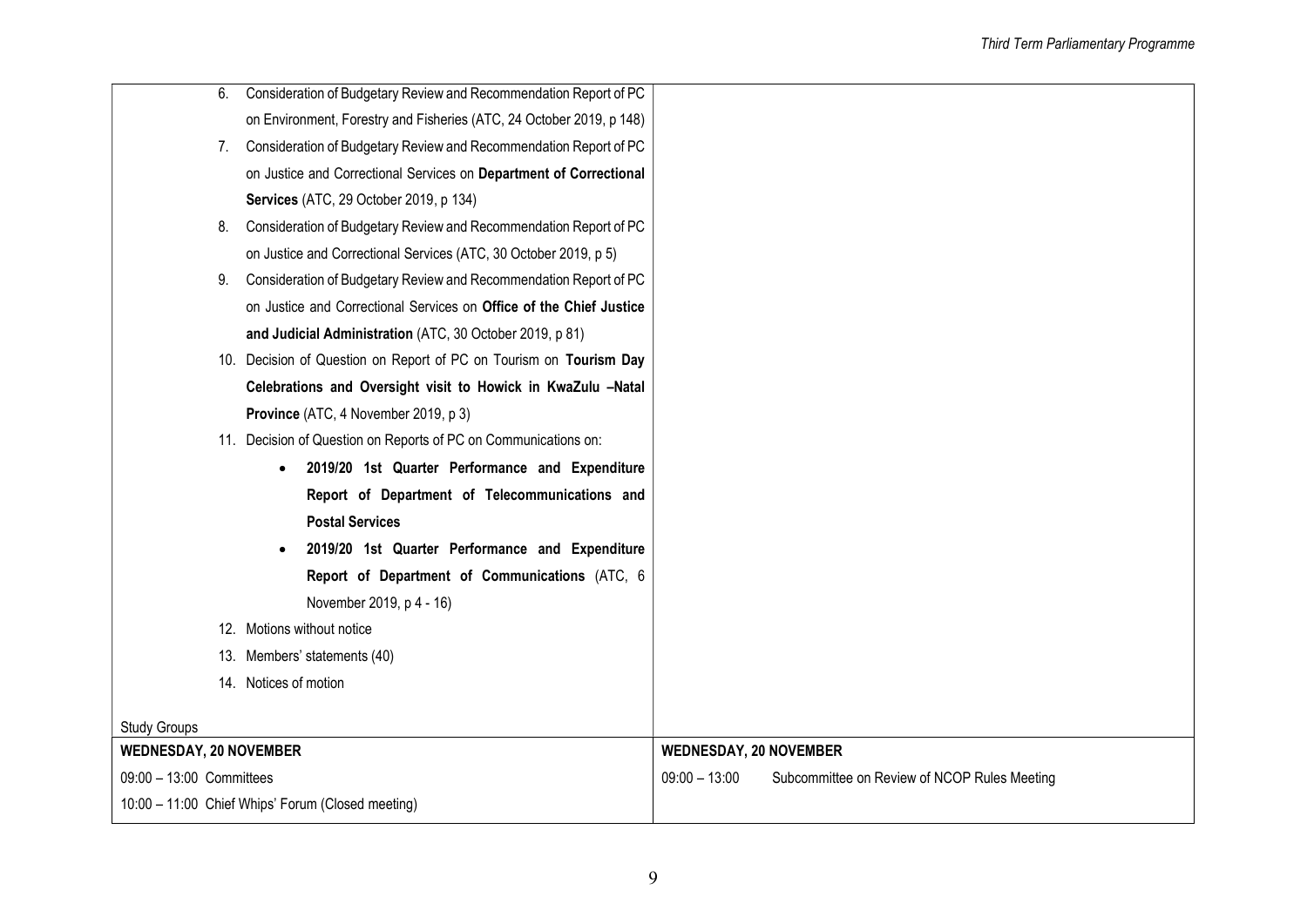| $15:00 - 19:15$<br><b>PLENARY</b><br>1. Questions for Oral Reply: (180)<br><b>Cluster 2: Social Services</b><br>$\bullet$<br>Consideration of Report of ST on Appropriations on Division of<br>2.<br>Revenue Amendment Bill [B15 - 2019](prop s76(1)) (ATC, November<br>2019, $p$ ) $(p)$<br>Second Reading debate: Division of Revenue Amendment Bill [B15 -<br>3. | <b>COMMITTEES</b>     |
|---------------------------------------------------------------------------------------------------------------------------------------------------------------------------------------------------------------------------------------------------------------------------------------------------------------------------------------------------------------------|-----------------------|
| 2019](prop s76(1)) (77) (p)                                                                                                                                                                                                                                                                                                                                         |                       |
| <b>Study Groups</b>                                                                                                                                                                                                                                                                                                                                                 |                       |
| THURSDAY, 21 NOVEMBER                                                                                                                                                                                                                                                                                                                                               | THURSDAY, 21 NOVEMBER |
| 08:30 Programme Committee (E249)                                                                                                                                                                                                                                                                                                                                    | <b>COMMITTEES</b>     |
| 09:00 Joint Programme Committee (E249) (p)                                                                                                                                                                                                                                                                                                                          |                       |
| 10:00 CAUCUS                                                                                                                                                                                                                                                                                                                                                        |                       |
| $14:00 -$<br><b>PLENARY</b>                                                                                                                                                                                                                                                                                                                                         |                       |
| Questions to the Deputy President<br>1.                                                                                                                                                                                                                                                                                                                             |                       |
| Motions without notice<br>2.                                                                                                                                                                                                                                                                                                                                        |                       |
| Members' statements (40)<br>3.                                                                                                                                                                                                                                                                                                                                      |                       |
| Notices of motion<br>4.                                                                                                                                                                                                                                                                                                                                             |                       |
| FRIDAY, 22 NOVEMBER                                                                                                                                                                                                                                                                                                                                                 | FRIDAY, 22 NOVEMBER   |
| <b>COMMITTEES</b>                                                                                                                                                                                                                                                                                                                                                   | <b>COMMITTEES</b>     |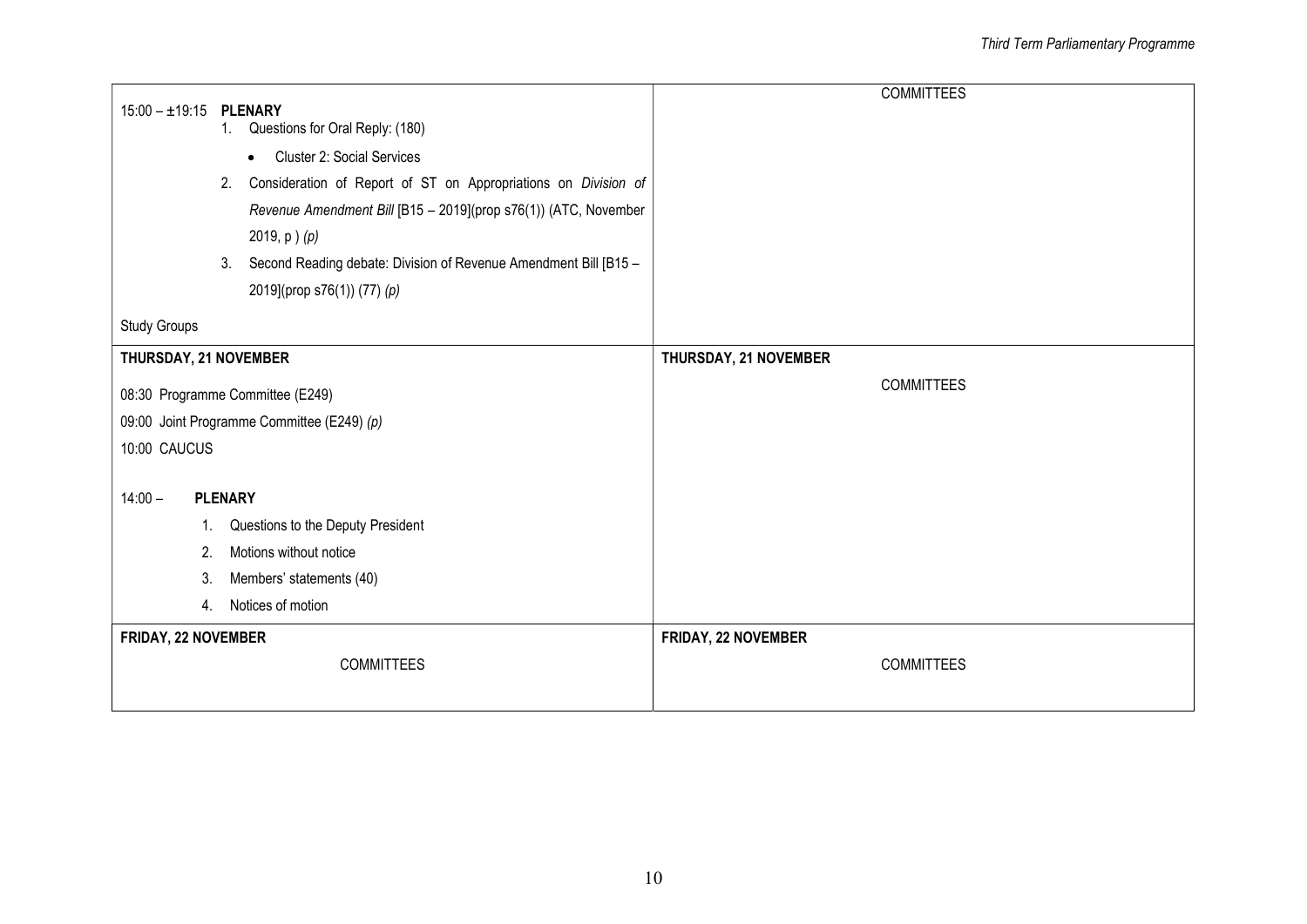| VLLI\ ZZ<br><b>NATIONAL ASSEMBLY</b>                              |    |                                                                     |                 | <b>NATIONAL COUNCIL OF PROVINCES</b>                                    |  |  |
|-------------------------------------------------------------------|----|---------------------------------------------------------------------|-----------------|-------------------------------------------------------------------------|--|--|
| <b>MONDAY, 25 NOVEMBER</b>                                        |    | <b>MONDAY, 25 NOVEMBER</b>                                          |                 |                                                                         |  |  |
|                                                                   |    | <b>CONSTITUENCY DAY</b>                                             |                 | <b>CONSTITUENCY DAY</b>                                                 |  |  |
|                                                                   |    |                                                                     |                 |                                                                         |  |  |
| <b>TUESDAY, 26 NOVEMBER</b>                                       |    |                                                                     |                 | <b>TUESDAY, 26 NOVEMBER</b>                                             |  |  |
| 09:00 - 13:00 Committees                                          |    |                                                                     | $08:30 - 09:30$ | Committee of Chairpersons meeting                                       |  |  |
| $14:00 -$                                                         |    | <b>PLENARY</b>                                                      | 14:00           | <b>PLENARY</b>                                                          |  |  |
|                                                                   |    | 1. Consideration of Report of ST on Finance on Rates and Monetary   |                 | Motions                                                                 |  |  |
|                                                                   |    | Amounts and Amendment of Revenue Laws Bill [B17 - 2019] (ATC,       |                 | 2.<br>Legislation                                                       |  |  |
|                                                                   |    | November 2019, $p$ ) $(p)$                                          |                 | Debate on Provincial Week (16 - 20 September 2019) Report:<br>3.        |  |  |
|                                                                   | 2. | Consideration of Report of ST on Finance on Taxation Laws           |                 | "Building Sustainable, Responsive and People-Centred<br>Municipalities" |  |  |
|                                                                   |    | Amendment Bill [B18 - 2019] (ATC, November 2019, p) (p)             |                 |                                                                         |  |  |
|                                                                   | 3. | Consideration of Report of ST on Finance on Tax Administration Laws |                 |                                                                         |  |  |
|                                                                   |    | Amendment Bill [B19 - 2019] (ATC, November 2019, p) (p)             |                 |                                                                         |  |  |
|                                                                   | 4. | First & Second Reading debate: Rates and Monetary Amounts and       |                 |                                                                         |  |  |
|                                                                   |    | Amendment of Revenue Laws Bill [B17 - 2019](prop s77), Taxation     |                 |                                                                         |  |  |
|                                                                   |    | Laws Amendment Bill [B18 - 2019](prop s77) and Tax Administration   |                 |                                                                         |  |  |
|                                                                   |    | Laws Amendment Bill $[B19 - 2019]$ (prop s75) (77) (p)              |                 |                                                                         |  |  |
| Second Reading: Rates and Monetary Amounts and Amendment of<br>5. |    |                                                                     |                 |                                                                         |  |  |
|                                                                   |    | Revenue Laws Bill [B17 - 2019](prop s77) (no debate) (p)            |                 |                                                                         |  |  |
|                                                                   | 6. | Second Reading: Taxation Laws Amendment Bill [B18 - 2019](prop      |                 |                                                                         |  |  |
|                                                                   |    | $s77)$ (p)                                                          |                 |                                                                         |  |  |
|                                                                   | 7. | Second Reading: Tax Administration Laws Amendment Bill [B19 -       |                 |                                                                         |  |  |
|                                                                   |    | 2019](prop s75) (p)                                                 |                 |                                                                         |  |  |
|                                                                   | 8. | Motions without notice                                              |                 |                                                                         |  |  |
|                                                                   | 9. | Members' statements (40)                                            |                 |                                                                         |  |  |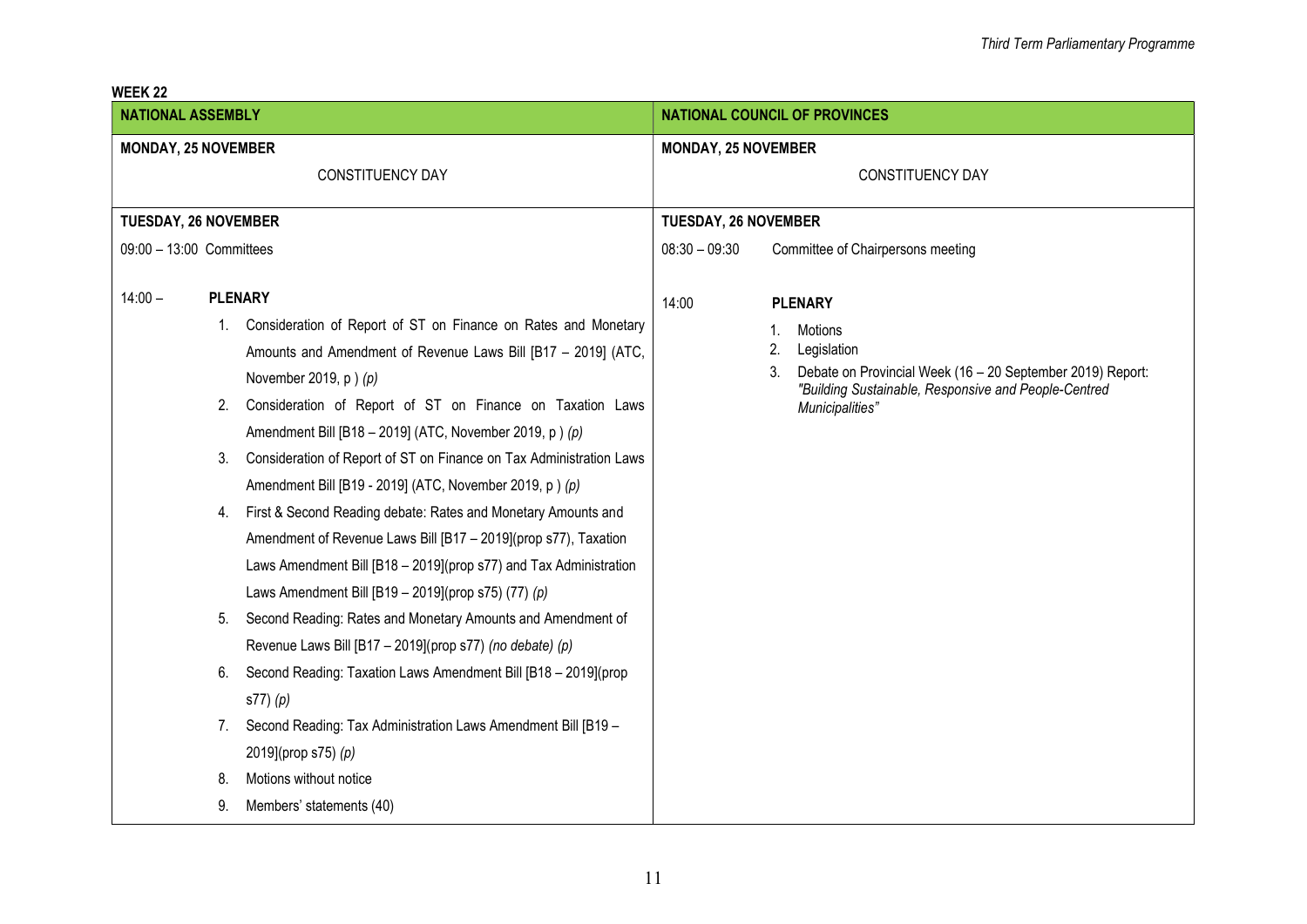| 10. Notices of motion                                                    |                                                                      |  |  |
|--------------------------------------------------------------------------|----------------------------------------------------------------------|--|--|
| <b>Study Groups</b>                                                      |                                                                      |  |  |
| <b>WEDNESDAY, 27 NOVEMBER</b>                                            | <b>WEDNESDAY, 27 NOVEMBER</b>                                        |  |  |
| 09:00 - 13:00 Committees                                                 | $08:30 - 10:00$<br>Provincial Whips Forum (Closed meeting)           |  |  |
| 10:00 - 11:00 Chief Whips' Forum (Closed meeting)                        |                                                                      |  |  |
|                                                                          | 14:00<br><b>PLENARY</b>                                              |  |  |
| <b>PLENARY</b><br>$15:00 - \pm 18:00$<br>Questions for Oral Reply: (180) | Consideration of the Division of Revenue Amendment Bill              |  |  |
| Cluster 3: Governance<br>$\bullet$                                       | (provisional)<br>Questions: Cluster 4B - Economics<br>$\mathfrak{p}$ |  |  |
|                                                                          | Trade and Industry                                                   |  |  |
| <b>Study Groups</b>                                                      | <b>Employment and Labour</b><br>Tourism                              |  |  |
| <b>THURSDAY, 28 NOVEMBER</b>                                             | THURSDAY, 28 NOVEMBER                                                |  |  |
| 08:30 Programme Committee (E249)                                         | $08:30 - 10:00$<br>Programming Committee Meeting (S12A)              |  |  |
| 10:00 Multi-Party Women's Caucus                                         | $10:00 - 12:30$<br>Party Caucuses                                    |  |  |
|                                                                          | $13:00 - 14:00$<br><b>Provincial Delegation Meetings</b>             |  |  |
| $14:00 -$<br><b>PLENARY</b>                                              |                                                                      |  |  |
| Committee reports                                                        | 14:00<br><b>PLENARY (Provisional)</b>                                |  |  |
| Motions without notice<br>2.                                             | <b>Motions</b><br>$\mathbf 1$                                        |  |  |
| 3.<br>Members' statements (40)                                           | Legislation<br>2.                                                    |  |  |
| Notices of motion<br>4.                                                  | 3.<br>Reports                                                        |  |  |
| <b>FRIDAY, 29 NOVEMBER</b>                                               | <b>FRIDAY, 29 NOVEMBER</b>                                           |  |  |
| <b>COMMITTEES</b>                                                        | <b>JOINT COMMITTEES</b>                                              |  |  |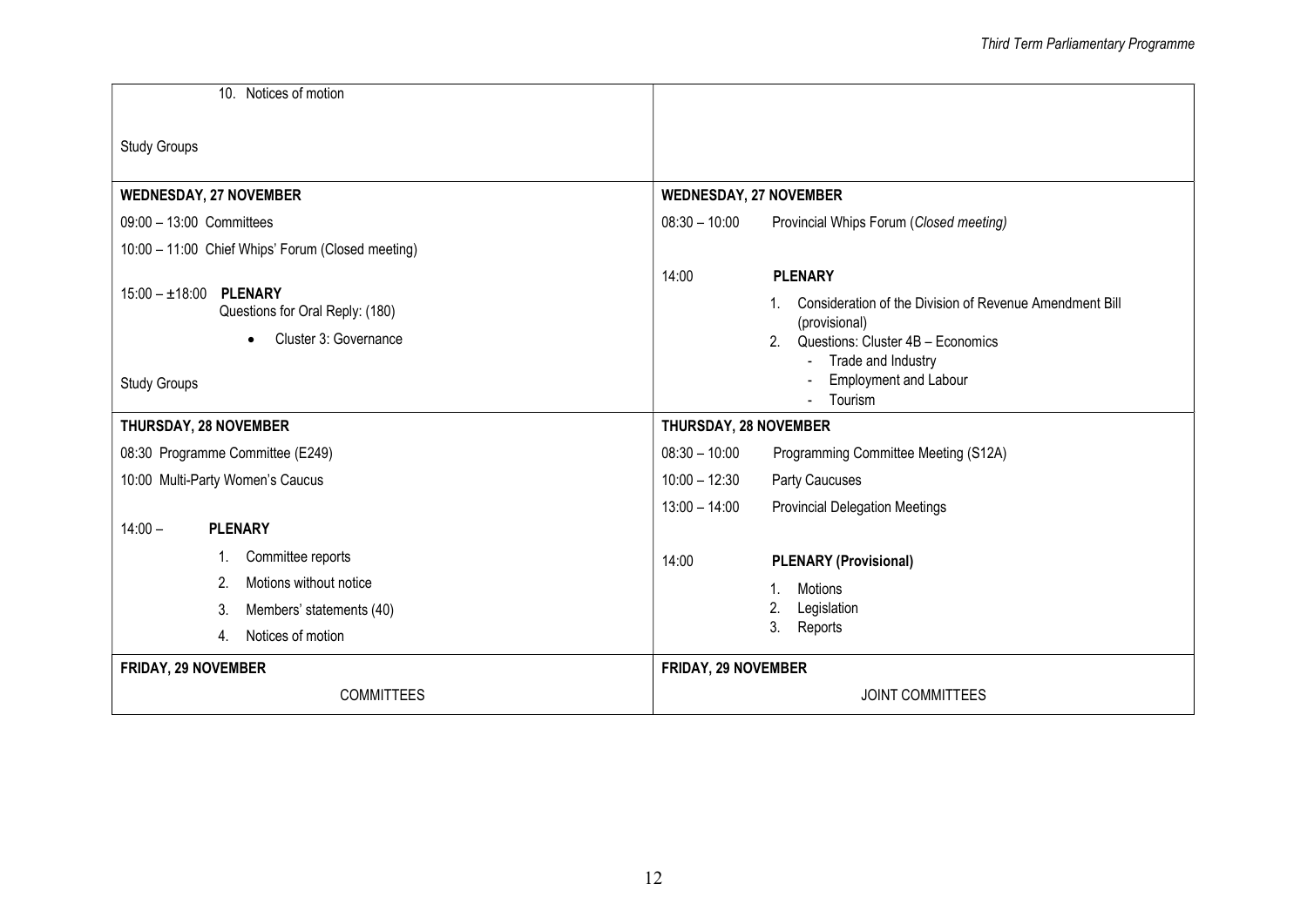WEEK 23

| <b>NATIONAL ASSEMBLY</b>                                                       | <b>NATIONAL COUNCIL OF PROVINCES</b> |
|--------------------------------------------------------------------------------|--------------------------------------|
| <b>MONDAY, 2 DECEMBER</b>                                                      | <b>MONDAY, 2 DECEMBER</b>            |
| CONSTITUENCY DAY                                                               | CONSTITUENCY DAY                     |
| <b>TUESDAY, 3 DECEMBER</b>                                                     | <b>TUESDAY, 3 DECEMBER</b>           |
| 09:00 - 13:00 Committees                                                       |                                      |
|                                                                                |                                      |
| $14:00 - \pm 17:00$ PLENARY (p)<br>Questions for Oral Reply: (180)             |                                      |
| Cluster 5: Economics                                                           |                                      |
| <b>WEDNESDAY, 4 DECEMBER</b>                                                   | <b>WEDNESDAY, 4 DECEMBER</b>         |
| $10:00 -$<br><b>PLENARY</b>                                                    |                                      |
| 1. Consideration of Report of ST on Appropriation on 2019 Medium Term          |                                      |
| Budget Policy Statement (ATC, December 2019, p) (p)                            |                                      |
| Consideration of Report of ST on Appropriations on Adjustments<br>2.           |                                      |
| Appropriation Bill [B16 - 2019](prop s77) (ATC, December 2019, p) (p)          |                                      |
| Debate on 2019 Medium Term Budget Policy Statement & First Reading<br>3.       |                                      |
| debate: Adjustments Appropriation Bill [B16 - 2019](prop s77) (90) (p)         |                                      |
| Consideration of Votes and Schedule: Adjustments Appropriation Bill [B16<br>4. |                                      |
| $-$ 2019](prop s77) (109) (p)                                                  |                                      |
| Second Reading: Adjustments Appropriation Bill [B16 - 2019](prop s77)<br>5.    |                                      |
| (no debate) (p)                                                                |                                      |
| 6.<br>Farewell speeches (65)                                                   |                                      |
| <b>THURSDAY, 5 DECEMBER</b>                                                    | <b>THURSDAY, 5 DECEMBER</b>          |
| 10:00 - 17:00 PGIR Introductory Workshop                                       |                                      |
| <b>COMMITTEES</b>                                                              |                                      |
| <b>FRIDAY, 6 DECEMBER</b>                                                      | <b>FRIDAY, 6 DECEMBER</b>            |